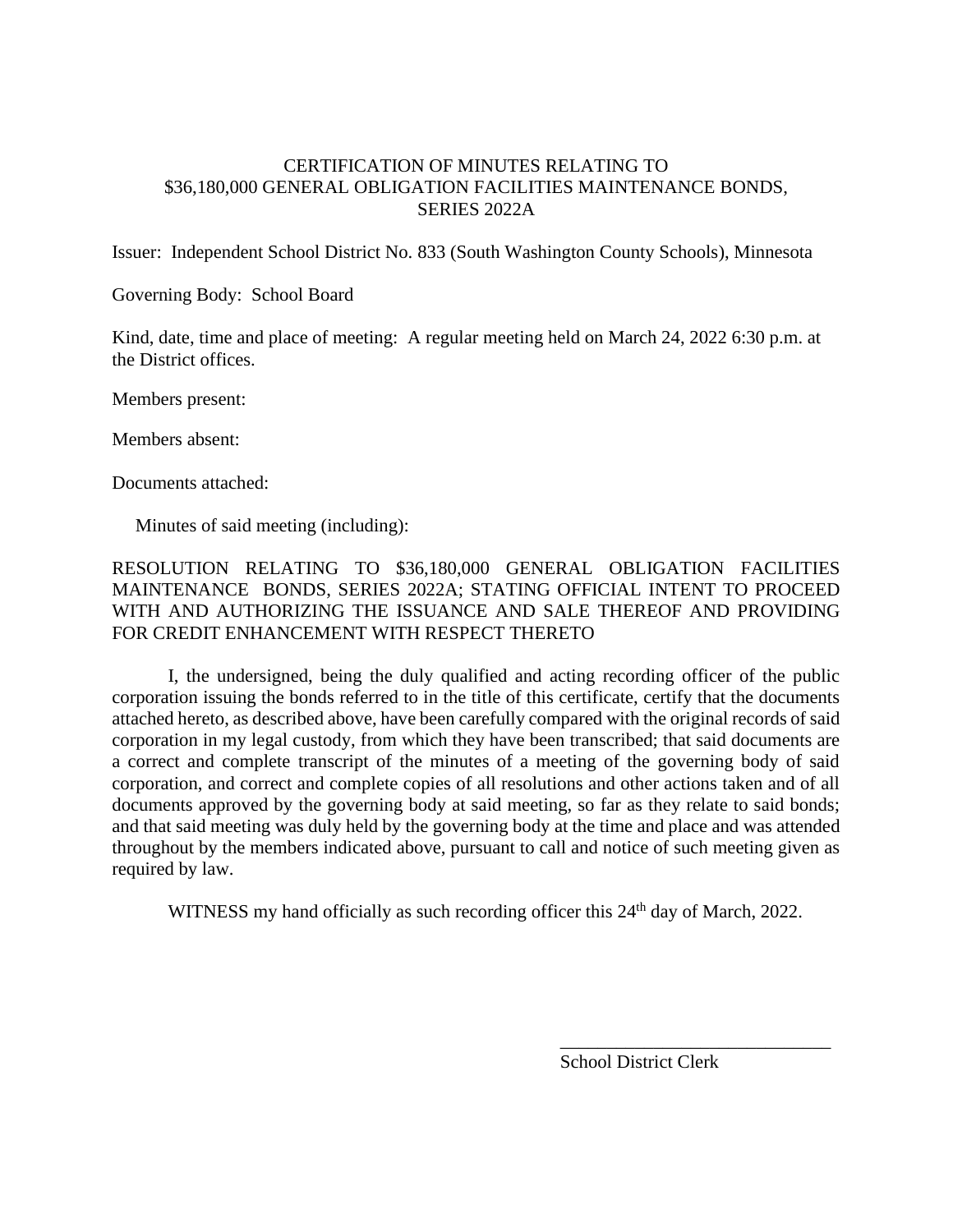Member introduced the following resolution and moved its adoption, which motion was seconded by Member :

RESOLUTION RELATING TO \$36,180,000 GENERAL OBLIGATION FACILITIES MAINTENANCE BONDS, SERIES 2022A; STATING OFFICIAL INTENT TO PROCEED WITH AND AUTHORIZING THE ISSUANCE AND SALE THEREOF AND PROVIDING FOR CREDIT ENHANCEMENT WITH RESPECT THERETO

BE IT RESOLVED by the School Board (the Board) of Independent School District No. 833 (South Washington County Schools), Minnesota (the District), as follows:

SECTION 1. AUTHORIZATION AND DISTRICT INDEBTEDNESS. The District is authorized, pursuant to Minnesota Statutes, Section 123B.595 and Chapter 475, to borrow money by the issuance of its general obligation facilities maintenance bonds. This Board hereby determines that it is necessary and desirable and in the best interest of the District for the District to issue its General Obligation Facilities Maintenance Bonds, Series 2022A in the approximate principal amount of \$36,180,000 (the Bonds) to be used, together with any funds of the District which might be required, to finance various deferred capital maintenance projects, as described in the District's revised ten-year facility plan (the Facility Plan) hereby approved by this Board. Pursuant to the provisions of Minnesota Statutes, Section 123B.595, Subdivision 5 it is hereby determined that the total amount of District indebtedness as of March 1, 2022 is \$270,895,000.

SECTION 2. APPROVAL BY COMMISSIONER OF EDUCATION OF THE STATE OF MINNESOTA. The approved Facility Plan will be submitted to the Commissioner of the Department of Education of the State of Minnesota (the Commissioner of Education) as required by Minnesota Statutes, Section 123B.595, Subdivision 5 and such approval will be received prior to the date on which the Bonds are issued.

SECTION 3. NOTICE PUBLICATION. The Clerk is authorized and directed to cause notice of the intended projects, the amount of the bonds to be issued, and the total amount of the District's indebtedness to be published in a legal newspaper of general circulation in the District.

SECTION 4. SALE. The District has retained Ehlers & Associates, Inc., in Roseville, Minnesota, as its independent municipal advisor in connection with the sale of the Bonds. Ehlers & Associates, Inc. is authorized to solicit proposals for the Bonds in accordance with Minnesota Statutes, Section 475.60, Subdivision 2, paragraph (9). The Board shall meet at the time and place specified in the Official Statement for the Bonds to receive and consider proposals for the purchase of the Bonds.

SECTION 5. OFFICIAL STATEMENT; PROPOSALS. Ehlers & Associates, Inc. is authorized to prepare and distribute an Official Statement for the Bonds and to open, read, and tabulate the proposals for presentation to the Board.

SECTION 6. STATE CREDIT ENHANCEMENT PROGRAM. (a) The District hereby covenants and obligates itself to notify the Commissioner of Education of a potential default in the payment of principal and interest on the Bonds and to use the provisions of Minnesota Statutes, Section 126C.55 to guarantee payment of the principal and interest on the Bonds when due. The